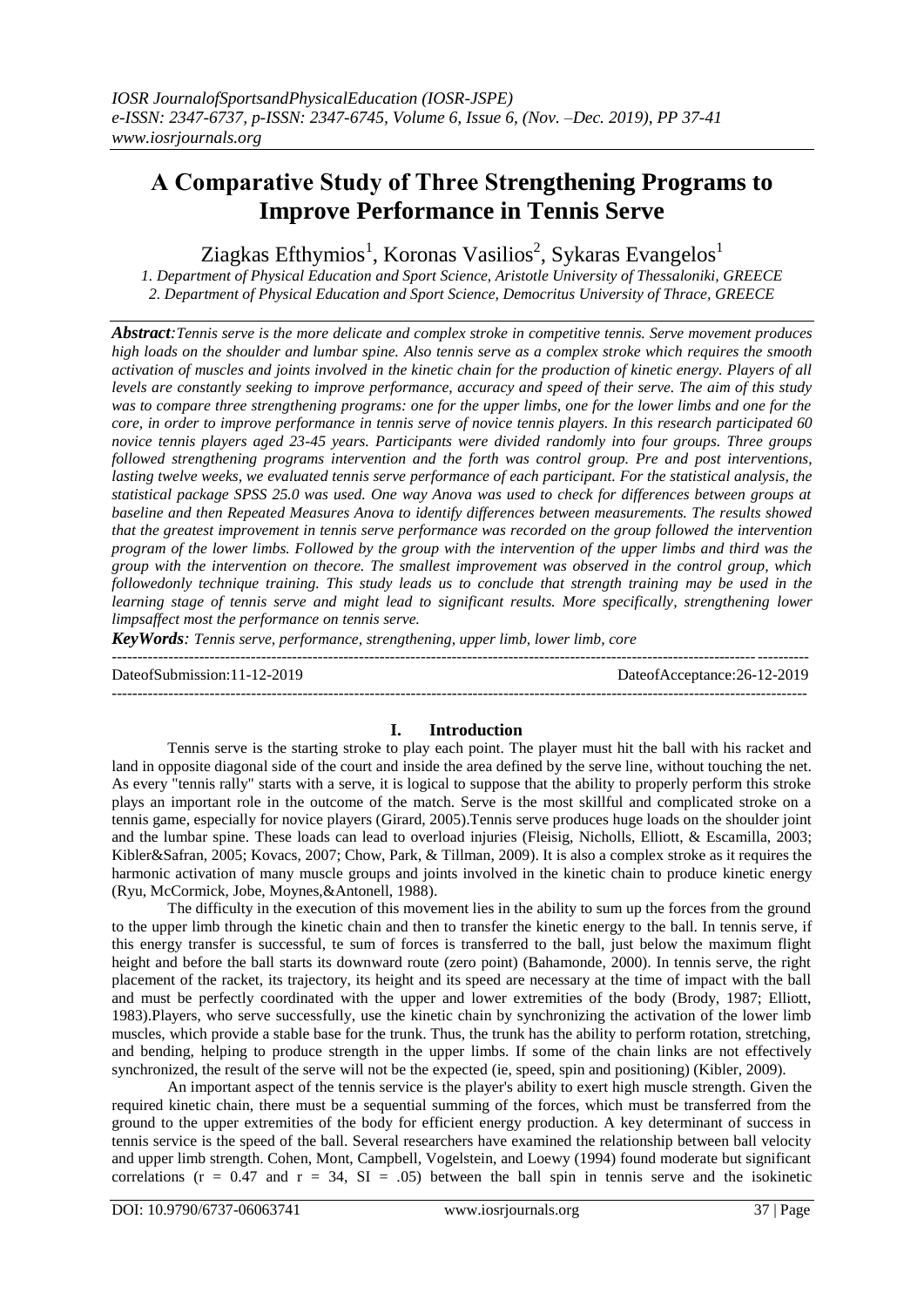extensiontorqueof the elbow at 60° and 180°. Ellenbecker (1991) examined the isokinetic force in the inner and outer shoulder rotation, flexion and extension of the wrist and forearm at 90°,210°, and 300°, and reported that no significant correlation was found between the strength and the speed of the ball.

Strength training has been proven to offer benefits and improve performance in tennis. A significant increase in ball velocity during tennis service was reported after four weeks of muscle training of the shoulder muscles using rubber straps and light dumbbells on club-level players (Treiber, Lott, Duncan, Slavens, & Davis, 1998).Ellenbecker, Davies, and Rowinslu (1988) also performed isokinetic interference in college-level tennis players for six weeks. They found that only the group that followed a concentric training program showed a significant increase in service speed. The group that followed the eccentric training session showed no significant increases in ball velocity with more than half of the team's participants showing a decrease in the speed of the ball. In conclusion, it could be assumed that the muscle strength assessment could partly predict the speed of the tennis serving ball.

In kinematic analyses on tennis service it appears that the strength of both the upper and lower limbs is important for creating the maximum speed of the racket. From kinematic analysis it appears that, first, in importance, the movement of the servomotor is the shifting of the shoulder (Cohen, et al., 1994). Measurements of lower limb movement have reported the importance of knee extension force (Ellenbecker&Roetert, 1995). However, there are no studies dealing with lower limb strength and service performance for tennis players. In addition, strength in upper limb muscles may be related to the speed of the ball, but the exact contribution of the lower limb muscles has not yet been established.

Tennis players use the trunk muscles in all moves on the court, especially when performing the serve. They are emphasising on the involvement of trunk in each of these movements by performing exercises specifically designed to improve the performance of the kicks on the pitch. Typically, trunk muscles include transverse abdominal, multi-faceted, inward and outward oblique, rectal abdominal and sacral muscles. In addition, hip and trunk muscles contribute to the stability of the trunk needed to transport kinetic energy through the kinetic chain. The trunk should be considered as the connection between the lower and upper limbs of the body and not just as a group of individual muscles.

Furthermore, trunk muscles are particularly involved in the serve of all levelstennis players. During the service loading stage, the trunk participates by performing the horizontal torsion of the trunk, through the contraction cycle of the trunk muscles. In right-handed players, this includes, at first, the storage of potentialenergy (through eccentric contractions) from the lateral muscles to the left side of the trunk, left sacrum muscles and multifidus muscle. During this position, sometimes referred as posterior lateral flexion, shoulders and hips are inclined downwards and away from the net. This is the main stage where the power is stored during the serve (charging stage). At the beginning of shoulder movement for the serve, the right lower limb has begun rotating in the sagittal plane. Some coaches have the misconception that tennis players need to train in the transverse rather than the sagittal plane. It is important to emphasize the need for strength training in lateral flexion of the trunk (Roetert, Ellenbacker, & Reid, 2009). It is also important to note that research has shown an imbalance in the strength of tennis athletes between the anterior (abdominal) and posterior (lumbar spine) trunk muscles (Roetert, McCormick, Brown, &Ellenbecker, 1996).Decreased trunk muscle strength might have negative effect on performance of a tennis athlete in case of astrength program is not included in his training. Interventions to improve corestrength are suggested to be included in tennis training to help improve the strength and stability of trunk muscles (Kovacs, Etcheberry, & Ramos, 2010).

Sports scientists, players, coaches and physiotherapists have made great efforts to improve tennis service performance. The aim of this study is to compare three separate strengthening programs, one for the upper limbs, one for the core and one for the lower extremities, on tennis serve performance, in beginner tennis athletes

# **II. Materials& Methods**

This research was conducted at the premises of the Department of Physical Education and Sports Sciences at Aristotle University of Thessaloniki, Greece, during the tennis training courses and at the Municipal Gym for the groups that followed a strengthening program as an intervention.

## *Participants*

60 adult tennis players (31 men and 29 women) totally participated in this study. They were randomly divided to four groups. Three interventions groups followed technique training and strengthening programs (for upper limbs, lower limbs and core) and one control group which followed only the tennis technique training.The first group consisted of fifteen (15) adults (9 males and 6 females), followed by a technique training and a program of muscle strengthening of the upper limbs and the technique training.The second group consisted of fifteen (15) adults (8 males and 7 females) who followed the technique training and a strengthening programfor the core. The third group consisted of fifteen (15) adults (7 males and 8 females) and they attended the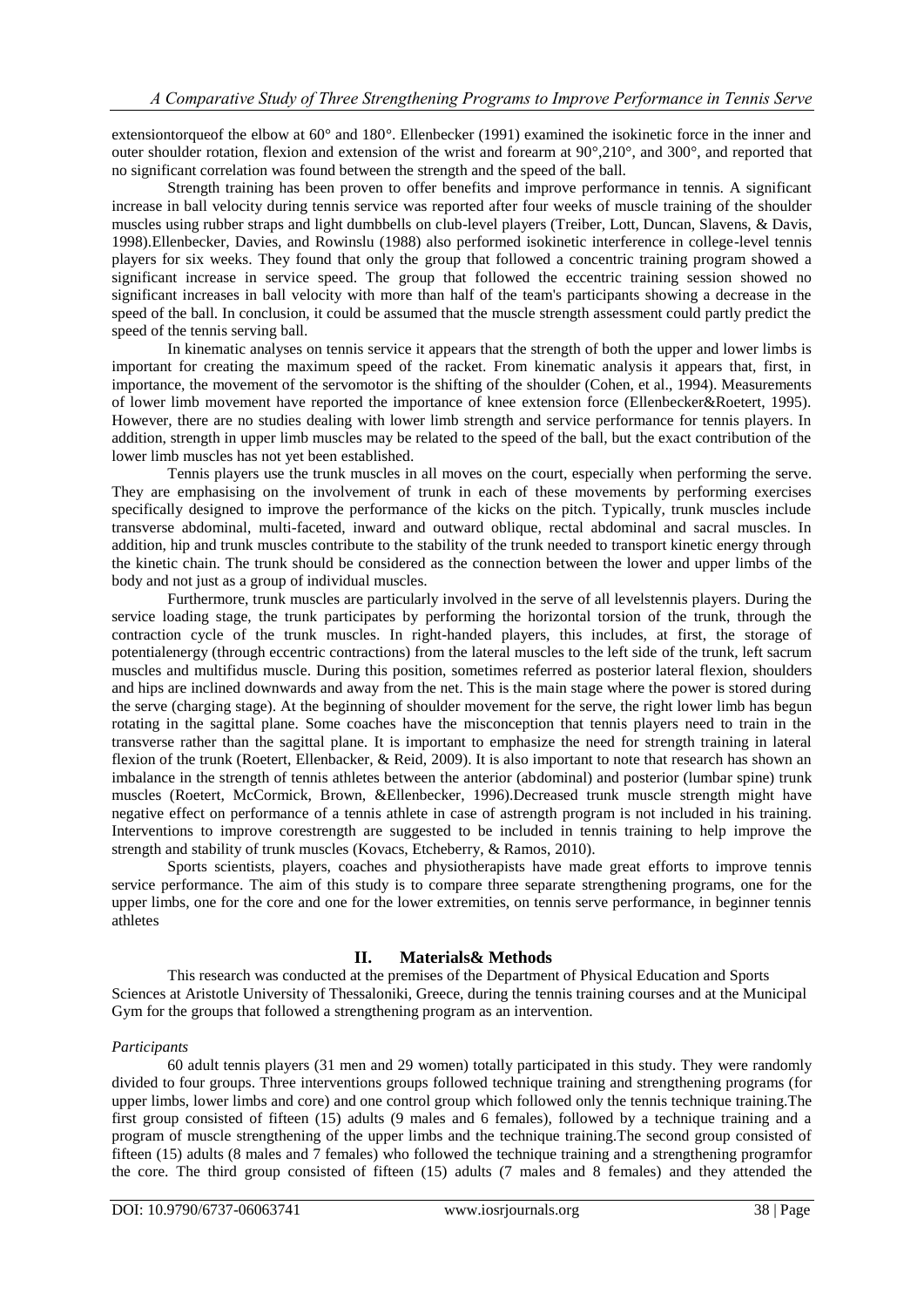technique training and a strengthening programfor the lower limbs. The control group consisted of fifteen (15) adults (7 males and 8 females) who only followed the basic tennis technique practice. Mean age and basic somatometric characteristics of participants on each group are presented in table 1.

| <b>Table 1.</b> Mean age and basic somatometric characteristics of participants on each group |         |                          |         |       |           |       |               |                          |  |  |  |
|-----------------------------------------------------------------------------------------------|---------|--------------------------|---------|-------|-----------|-------|---------------|--------------------------|--|--|--|
| Participants characteristics                                                                  | Group A |                          | Group B |       | Group $C$ |       | Control group |                          |  |  |  |
|                                                                                               | Mean    | S.D.                     | Mean    | S.D.  | Mean      | S.D.  | Mean          | S.D.                     |  |  |  |
| Age                                                                                           | 29.00   | 5.76                     | 29.00   | 5.33  | 28.73     | 3.76  | 28.73         | 5.63                     |  |  |  |
| Weight                                                                                        | 71.66   | 10.48                    | 73.40   | 13.64 | 63.80     | 14.53 | 69.20         | 13.65                    |  |  |  |
| Height                                                                                        | 176.00  | 7.87                     | 177.66  | 9.52  | 174.33    | 6.27  | 174.00        | 8.20                     |  |  |  |
| BMI                                                                                           |         | $\overline{\phantom{0}}$ | 23      |       | 21        | -     |               | $\overline{\phantom{a}}$ |  |  |  |

**Table 1**. Mean age and basic somatometric characteristics of participants on each group

#### *Procedure*

Prior the start of the intervention program we record the tennis serve performance. Successful and failed serves, as well as their order of execution, were recorded.In order to evaluate tennis serve performance, participants were asked to perform fifteen serves, from the right side of the court. A tennis serve was counted as successful if it was complied with the rules established by the International Tennis Federation (ITA).

After the three-month intervention, a new record was made. The intervention lasted twelve weeks.The frequency of the intervention program was 3 times a week. Theintervention program, for all groups, was held from 17:00 to 21:00.

#### *Statistical analysis*

For the statistical analysis of data SPSS 25.0 for Windows was used. One Way Anova was used in order to identify possible, significant differences between the groups at the first measurement. Finally, Repeated Measures Anova, was used to identify possible significant differences between the groups between the two measurements. P value was set at 0.001.

## **III. Results**

As regards tennis serve performance at baseline, One Way Anova has shown no significant differences between all four groups  $[F(1,3) = 8.69, p > .001, \eta^2 = .31]$ . Group A performed at means 5.80±2.07 successful serves, group B mentioned  $5.53\pm2.35$  successful serves, group C succeed  $4.86\pm1.64$  serves and group D performed 5.33±1.98 successful serves.

After Intervention, Group A mentioned at means 8.66±2.16successful serves, group B mentioned 7.93±1.86 successful serves, group C succeed 9.53±1.50 serves and group D performed 5.93±1.79 successful serves.Group C showed the greatest improvement in tennis serve performance from initial to final measurement compared to other groups (Table 1).

| Participants group                          | Pre intervention |      | Post intervention |      |  |
|---------------------------------------------|------------------|------|-------------------|------|--|
|                                             | Mean             | S.D. | Mean              | S.D. |  |
| Group A (Upper limbs strengthening program) | 5.80             | 2.07 | 8.66              | 2.16 |  |
| Group B (Core strengthening program)        | 5.53             | 2.35 | 7.93              | 1.86 |  |
| Group C (Lower limbs strengthening program) | 4.86             | 1.64 | 9.53              | 1.50 |  |
| Group D (Control group)                     | 5.33             | 1.98 | 5.93              | 1.79 |  |

**Table 2.** Number of successful tennis serves in each group

The results of the Repeated Measures Anova (4 groups of X 2 measurements) showed the existence of significant interaction between the groups in the two measurements [F (1,3) = 38,92, p <.001,  $\eta$ 2 = .67 ] in tennis serve performance (Fig. 1).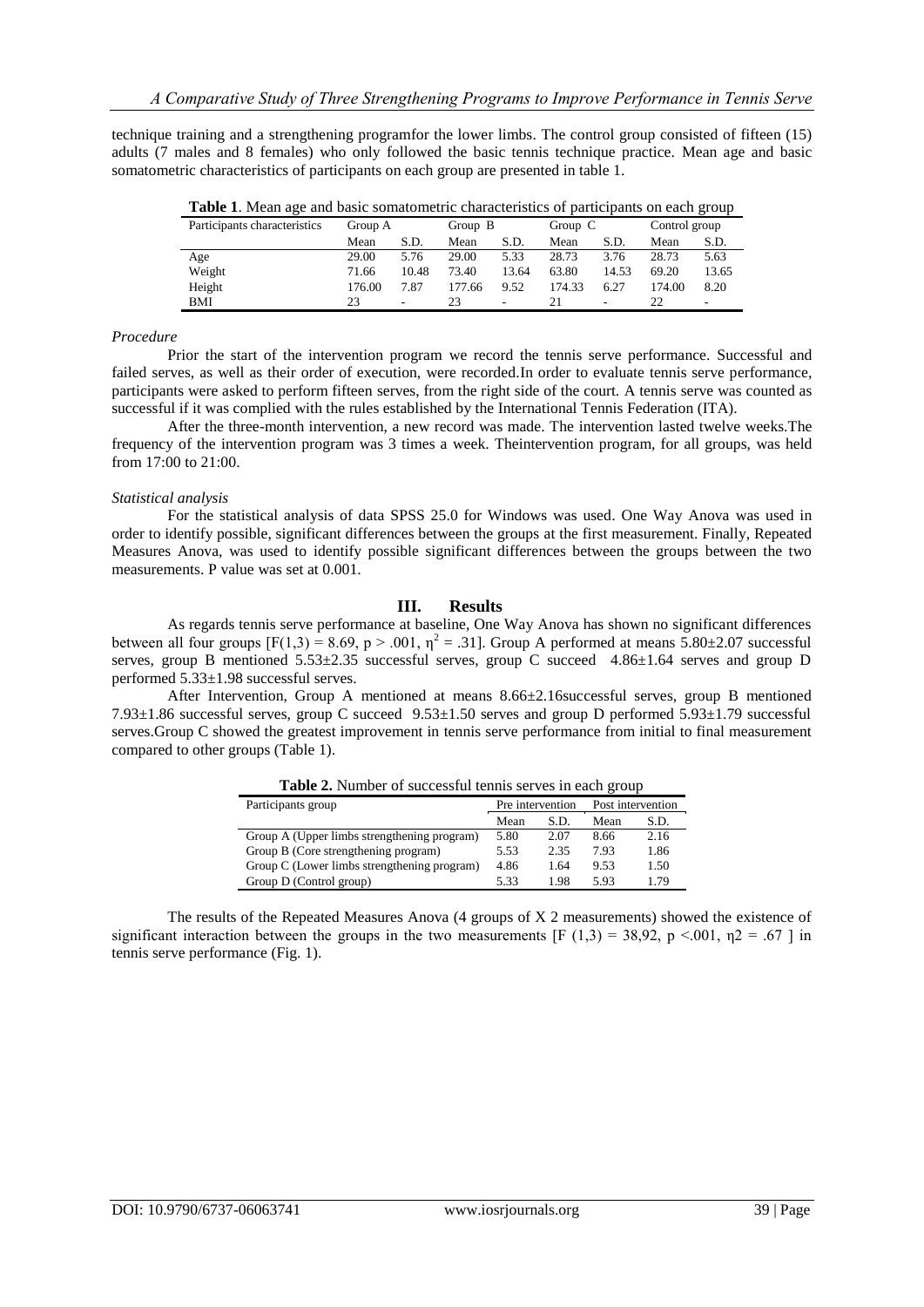

**Figure 1.***Tennis serves performance pre-post intervention between groups.*

# **IV. Discussion**

The present study aimed to compare three strengthening programs in order to improve tennis serve performance of beginner adult tennis athletes. In particular, it will be debated whether the implementation of strengthening programs is effective in improving tennis serve performance.

As regardstennis serve performance, the results in the present study showed that the greatest performance improvement was observed in the group following an intervention strengthening program for the lower limbs. Tennis serve performance is followed by the upper limbs strengthening intervention group and third was the core strengthening intervention group. The lowest improvement in tennis serve performance was observed in the control group which did not follow any strengthening program but only technique training.

The findings from the lower limb intervention groupare in line with the results of other studies confirming that knee flexion before stretching is a prerequisite for effective serving regardless the level of the players. However, some differences in performance parameters were found between players at different levels (Girard, Micallef,& Millet, 2005). Experienced players servefaster than the less experienced. This difference is related to the difference in the strength of the upper limbs. In line with the results of this study, another research ofMarshall and Elliott (2000) has suggested that the torso and lower leg muscles contribute 54% to creating the forces required to perform a tennis service.

Concerning the second position of the group that followed an upper limb intervention program, according to Kovacs and Ellenbecker (2011), players who serve successfully use their outer shoulders and pelvis to save energy for speed and spins in the ball during the preparation phase of the service. The acceleration of the racket prior to impact with the ball is accompanied by rapid rotation of the lumbar spine. Furthermore, Ellenbecker et al., 1988; Ellenbecker, 1991, 1992; Gozlan et al., 2006 emphasized that there is a significant effect on the dominant hand and ball velocity in both genders as well as on the concentric and eccentric force of the internal rotation.In addition,Treiberet al., (1998), showed that resistance training on tennis players with Therabands and light dumbbells seems to increase the strength of the internal and external shoulders rotation muscles and increase performance (serve speed). Compared to women, men showed higher serve speed, greater force in the internal and externalrotations compared to body weight and differences in the strength ratio of the internal and external shoulders rotation muscles.

Regarding the third place of the core strengthening intervention group, the results of this study are consistent with other researchers who have dealt with the importance of trunk power in the movement of the tennis serve. The study by Girard et al., (2005) showed a direct relationship between the trunk muscles, rectus abdominis, internaloblique, external oblique and transverse abdominis.In line with the results of this study, another Marshall and Elliott (2000) research has suggested that the core and lower leg muscles contribute 54% to creating the forces required to perform a tennis serve.

The literature review showed that researchers involved in tennis conducted research on the recording and assessment of strength, range of motion, muscle activation and angular velocities. All these parameters have been evaluated in professional or high-level players. However, it has not been studied how strengthening programs affect service performance and how through power programs we can facilitate the learning of serving service to beginner players. The present study leads us to the conclusion that strengthening programs can be used while learning tennis serve, with significant results.